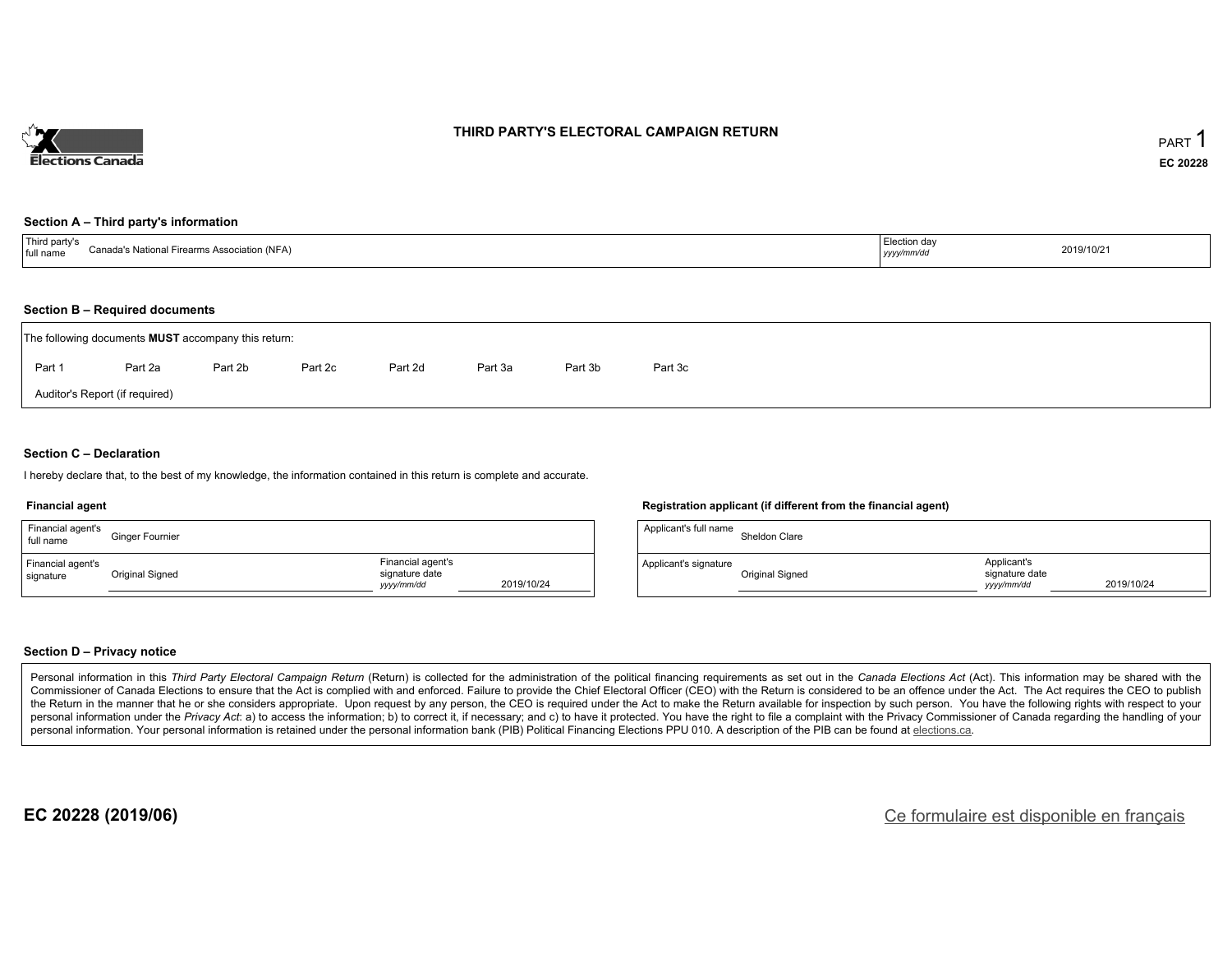

## **THIRD PARTY'S ELECTORAL CAMPAIGN RETURN HIRD PARTY'S ELECTORAL CAMPAIGN RETURN<br>Statement of monetary contributions received PART 2a PART 2a**

**EC 20228**

| No. | Full name | <b>Street</b><br>no. | <b>Street</b> | Apt. | City | Prov./<br>Terr. | Postal<br>code | Date<br>received<br>yyyy/mm/dd                                                      | Individual | Business /<br>Commercial<br>organization | Government | Trade union | Corporation<br>without share<br>capital | Unincorporated<br>organization or<br>association |
|-----|-----------|----------------------|---------------|------|------|-----------------|----------------|-------------------------------------------------------------------------------------|------------|------------------------------------------|------------|-------------|-----------------------------------------|--------------------------------------------------|
|     |           |                      |               |      |      |                 |                |                                                                                     | \$         | \$                                       | \$         | \$          | \$                                      | \$                                               |
|     |           |                      |               |      |      |                 |                |                                                                                     |            |                                          |            |             |                                         |                                                  |
|     |           |                      |               |      |      |                 |                |                                                                                     |            |                                          |            |             |                                         |                                                  |
|     |           |                      |               |      |      |                 |                |                                                                                     |            |                                          |            |             |                                         |                                                  |
|     |           |                      |               |      |      |                 |                |                                                                                     |            |                                          |            |             |                                         |                                                  |
|     |           |                      |               |      |      |                 |                |                                                                                     |            |                                          |            |             |                                         |                                                  |
|     |           |                      |               |      |      |                 |                |                                                                                     |            |                                          |            |             |                                         |                                                  |
|     |           |                      |               |      |      |                 |                |                                                                                     |            |                                          |            |             |                                         |                                                  |
|     |           |                      |               |      |      |                 |                |                                                                                     |            |                                          |            |             |                                         |                                                  |
|     |           |                      |               |      |      |                 |                |                                                                                     |            |                                          |            |             |                                         |                                                  |
|     |           |                      |               |      |      |                 |                |                                                                                     |            |                                          |            |             |                                         |                                                  |
|     |           |                      |               |      |      |                 |                |                                                                                     |            |                                          |            |             |                                         |                                                  |
|     |           |                      |               |      |      |                 |                |                                                                                     |            |                                          |            |             |                                         |                                                  |
|     |           |                      |               |      |      |                 |                |                                                                                     |            |                                          |            |             |                                         |                                                  |
|     |           |                      |               |      |      |                 |                |                                                                                     |            |                                          |            |             |                                         |                                                  |
|     |           |                      |               |      |      |                 |                |                                                                                     |            |                                          |            |             |                                         |                                                  |
|     |           |                      |               |      |      |                 |                | Totals carried forward from previous page \$                                        |            |                                          |            |             |                                         |                                                  |
|     |           |                      |               |      |      |                 |                | Total amount of monetary contributions by contributors who gave over \$200 (A)      |            |                                          |            |             |                                         |                                                  |
|     |           |                      |               |      |      |                 |                | Number of contributors who gave over \$200                                          |            |                                          |            |             |                                         |                                                  |
|     |           |                      |               |      |      |                 |                | Total amount of monetary contributions by contributors who gave \$200 or less $(B)$ |            |                                          |            |             |                                         |                                                  |
|     |           |                      |               |      |      |                 |                | Number of contributors who gave \$200 or less                                       |            |                                          |            |             |                                         |                                                  |
|     |           |                      |               |      |      |                 |                | Total amount of all monetary contributions (A+B)                                    |            |                                          |            |             |                                         |                                                  |
|     |           |                      |               |      |      |                 |                | Number of contributors who gave monetary contributions                              |            |                                          |            |             |                                         |                                                  |

|  | Third<br>  party | …a⊢Firearm∈<br><sub>ີ</sub> Association (NFA)<br>лы<br>ıчн | da<br>,,,, | 2019/10/2 | Page |  | . |  |
|--|------------------|------------------------------------------------------------|------------|-----------|------|--|---|--|
|--|------------------|------------------------------------------------------------|------------|-----------|------|--|---|--|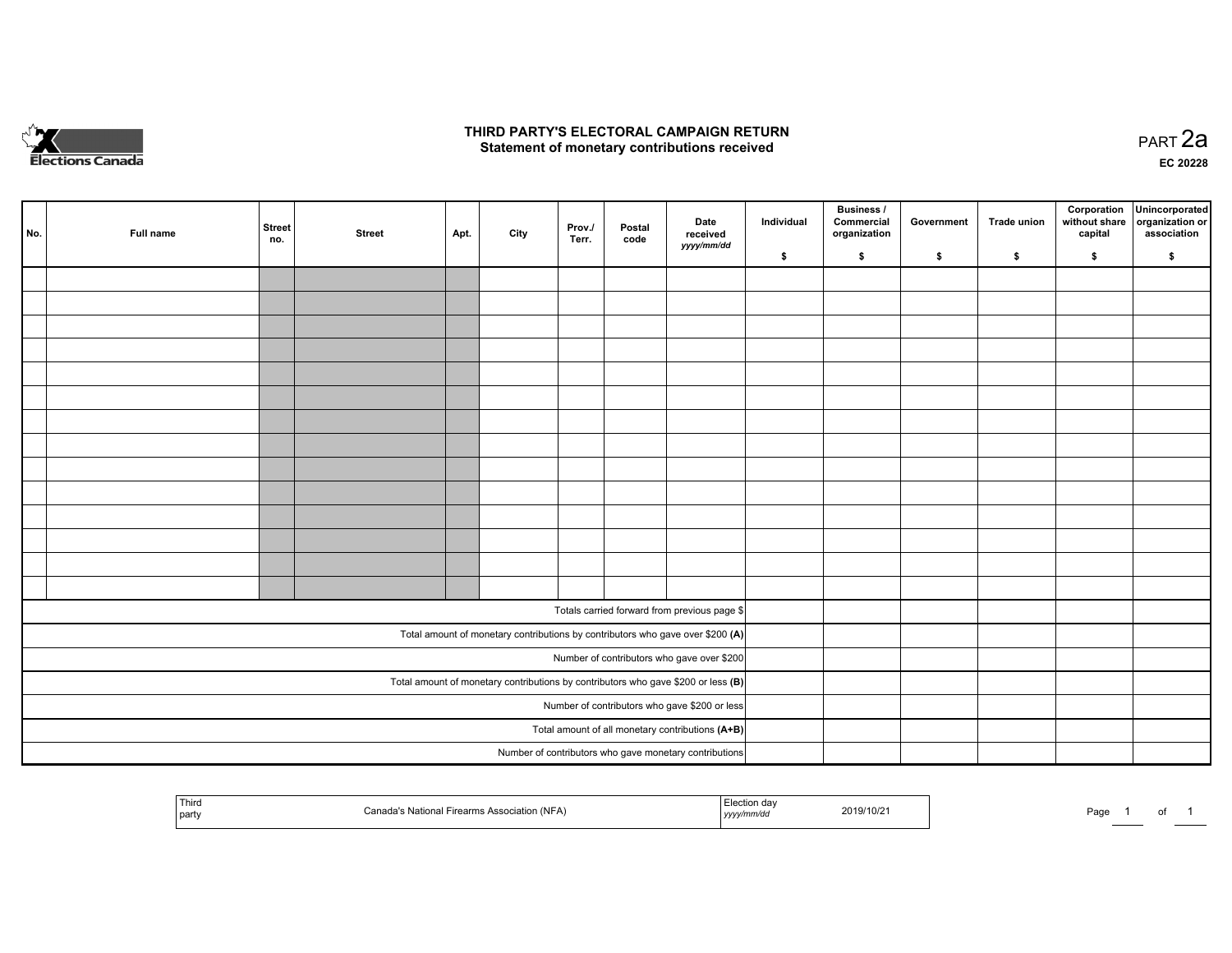

## **THIRD PARTY'S ELECTORAL CAMPAIGN RETURN**  THIRD PARTY'S ELECTORAL CAMPAIGN RETURN<br>Statement of non-monetary contributions received

of 1

| No. | Full name | <b>Street</b><br>no. | <b>Street</b> | Apt. | City | Prov./<br>Terr. | Postal<br>code | Date<br>received<br>yyyy/mm/dd                                                          | Individual | <b>Business /</b><br>Commercial<br>organization | Government | Trade union | Corporation<br>without share<br>capital | Unincorporated<br>organization or<br>association |
|-----|-----------|----------------------|---------------|------|------|-----------------|----------------|-----------------------------------------------------------------------------------------|------------|-------------------------------------------------|------------|-------------|-----------------------------------------|--------------------------------------------------|
|     |           |                      |               |      |      |                 |                |                                                                                         | \$         | \$                                              | \$         | \$          | \$                                      | \$                                               |
|     |           |                      |               |      |      |                 |                |                                                                                         |            |                                                 |            |             |                                         |                                                  |
|     |           |                      |               |      |      |                 |                |                                                                                         |            |                                                 |            |             |                                         |                                                  |
|     |           |                      |               |      |      |                 |                |                                                                                         |            |                                                 |            |             |                                         |                                                  |
|     |           |                      |               |      |      |                 |                |                                                                                         |            |                                                 |            |             |                                         |                                                  |
|     |           |                      |               |      |      |                 |                |                                                                                         |            |                                                 |            |             |                                         |                                                  |
|     |           |                      |               |      |      |                 |                |                                                                                         |            |                                                 |            |             |                                         |                                                  |
|     |           |                      |               |      |      |                 |                |                                                                                         |            |                                                 |            |             |                                         |                                                  |
|     |           |                      |               |      |      |                 |                |                                                                                         |            |                                                 |            |             |                                         |                                                  |
|     |           |                      |               |      |      |                 |                |                                                                                         |            |                                                 |            |             |                                         |                                                  |
|     |           |                      |               |      |      |                 |                |                                                                                         |            |                                                 |            |             |                                         |                                                  |
|     |           |                      |               |      |      |                 |                |                                                                                         |            |                                                 |            |             |                                         |                                                  |
|     |           |                      |               |      |      |                 |                |                                                                                         |            |                                                 |            |             |                                         |                                                  |
|     |           |                      |               |      |      |                 |                |                                                                                         |            |                                                 |            |             |                                         |                                                  |
|     |           |                      |               |      |      |                 |                |                                                                                         |            |                                                 |            |             |                                         |                                                  |
|     |           |                      |               |      |      |                 |                |                                                                                         |            |                                                 |            |             |                                         |                                                  |
|     |           |                      |               |      |      |                 |                | Totals carried forward from previous page \$                                            |            |                                                 |            |             |                                         |                                                  |
|     |           |                      |               |      |      |                 |                | Total amount of non-monetary contributions by contributors who gave over \$200 (A)      |            |                                                 |            |             |                                         |                                                  |
|     |           |                      |               |      |      |                 |                | Number of contributors who gave over \$200                                              |            |                                                 |            |             |                                         |                                                  |
|     |           |                      |               |      |      |                 |                | Total amount of non-monetary contributions by contributors who gave \$200 or less $(B)$ |            |                                                 |            |             |                                         |                                                  |
|     |           |                      |               |      |      |                 |                | Number of contributors who gave \$200 or less                                           |            |                                                 |            |             |                                         |                                                  |
|     |           |                      |               |      |      |                 |                | Total amount of all non-monetary contributions (A+B)                                    |            |                                                 |            |             |                                         |                                                  |
|     |           |                      |               |      |      |                 |                | Number of contributors who gave non-monetary contributions                              |            |                                                 |            |             |                                         |                                                  |
|     |           |                      |               |      |      |                 |                |                                                                                         |            |                                                 |            |             |                                         |                                                  |

| Third<br>part | 2019/10/2<br>. | <b>Do</b><br>aur |
|---------------|----------------|------------------|
|---------------|----------------|------------------|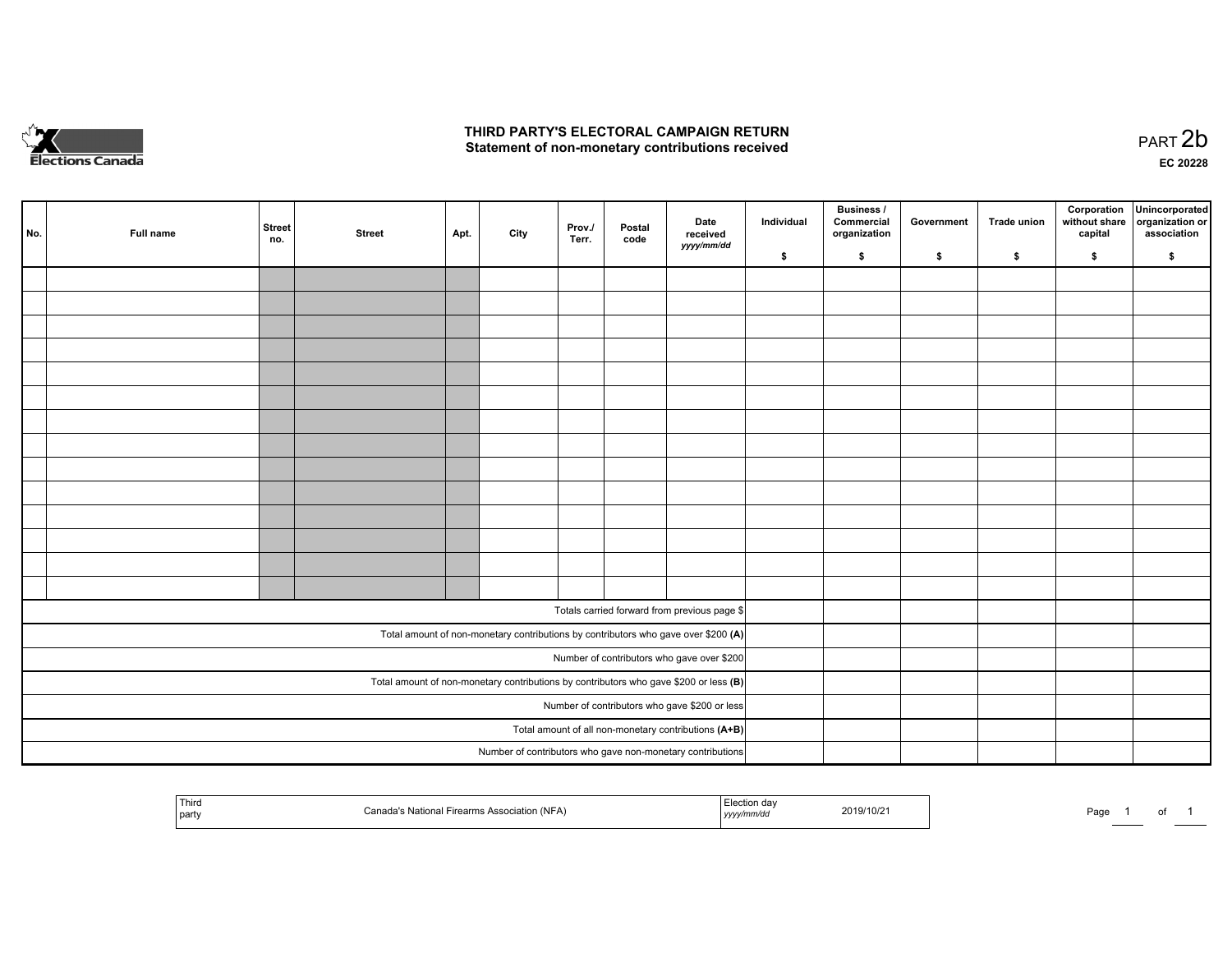

## **THIRD PARTY'S ELECTORAL CAMPAIGN RETURN STATE:** PRACT OF OPPRESS TO PART 2C STATE STATE STATE STATE STATE STATE STATE STATE STATE STATE STATE STATE STA<br>PART 2C Statement of operating loans received

**EC 20228**

| No. | Full name | <b>Street</b><br>no. | <b>Street</b> | Apt. | City | Prov./<br>Terr. | Postal<br>code | Date<br>received                                                | Individual | <b>Business /</b><br>Commercial<br>organization | Government | <b>Trade union</b> | Corporation<br>capital | Unincorporated<br>without share   organization or<br>association |
|-----|-----------|----------------------|---------------|------|------|-----------------|----------------|-----------------------------------------------------------------|------------|-------------------------------------------------|------------|--------------------|------------------------|------------------------------------------------------------------|
|     |           |                      |               |      |      |                 |                | yyyy/mm/dd                                                      | \$         | \$                                              | \$         | \$                 | \$                     | \$                                                               |
|     |           |                      |               |      |      |                 |                |                                                                 |            |                                                 |            |                    |                        |                                                                  |
|     |           |                      |               |      |      |                 |                |                                                                 |            |                                                 |            |                    |                        |                                                                  |
|     |           |                      |               |      |      |                 |                |                                                                 |            |                                                 |            |                    |                        |                                                                  |
|     |           |                      |               |      |      |                 |                |                                                                 |            |                                                 |            |                    |                        |                                                                  |
|     |           |                      |               |      |      |                 |                |                                                                 |            |                                                 |            |                    |                        |                                                                  |
|     |           |                      |               |      |      |                 |                |                                                                 |            |                                                 |            |                    |                        |                                                                  |
|     |           |                      |               |      |      |                 |                |                                                                 |            |                                                 |            |                    |                        |                                                                  |
|     |           |                      |               |      |      |                 |                |                                                                 |            |                                                 |            |                    |                        |                                                                  |
|     |           |                      |               |      |      |                 |                |                                                                 |            |                                                 |            |                    |                        |                                                                  |
|     |           |                      |               |      |      |                 |                |                                                                 |            |                                                 |            |                    |                        |                                                                  |
|     |           |                      |               |      |      |                 |                |                                                                 |            |                                                 |            |                    |                        |                                                                  |
|     |           |                      |               |      |      |                 |                |                                                                 |            |                                                 |            |                    |                        |                                                                  |
|     |           |                      |               |      |      |                 |                |                                                                 |            |                                                 |            |                    |                        |                                                                  |
|     |           |                      |               |      |      |                 |                |                                                                 |            |                                                 |            |                    |                        |                                                                  |
|     |           |                      |               |      |      |                 |                | Totals carried forward from previous page \$                    |            |                                                 |            |                    |                        |                                                                  |
|     |           |                      |               |      |      |                 |                | Total amount of loans by lenders who provided over \$200 (A)    |            |                                                 |            |                    |                        |                                                                  |
|     |           |                      |               |      |      |                 |                | Number of lenders who provided over \$200                       |            |                                                 |            |                    |                        |                                                                  |
|     |           |                      |               |      |      |                 |                | Total amount of loans by lenders who provided \$200 or less (B) |            |                                                 |            |                    |                        |                                                                  |
|     |           |                      |               |      |      |                 |                | Number of lenders who provided \$200 or less                    |            |                                                 |            |                    |                        |                                                                  |
|     |           |                      |               |      |      |                 |                | Total amount of all loans (A+B)                                 |            |                                                 |            |                    |                        |                                                                  |
|     |           |                      |               |      |      |                 |                | Number of all lenders who provided loans                        |            |                                                 |            |                    |                        |                                                                  |

| <sup>1</sup> Thiro<br>` partv | Firearms Association (NFA)<br>่ะ National F | Liection dav<br>″mm⁄a∟<br>1' | 2019/10/21 | Page | U. |
|-------------------------------|---------------------------------------------|------------------------------|------------|------|----|
|-------------------------------|---------------------------------------------|------------------------------|------------|------|----|

Page 1 of 1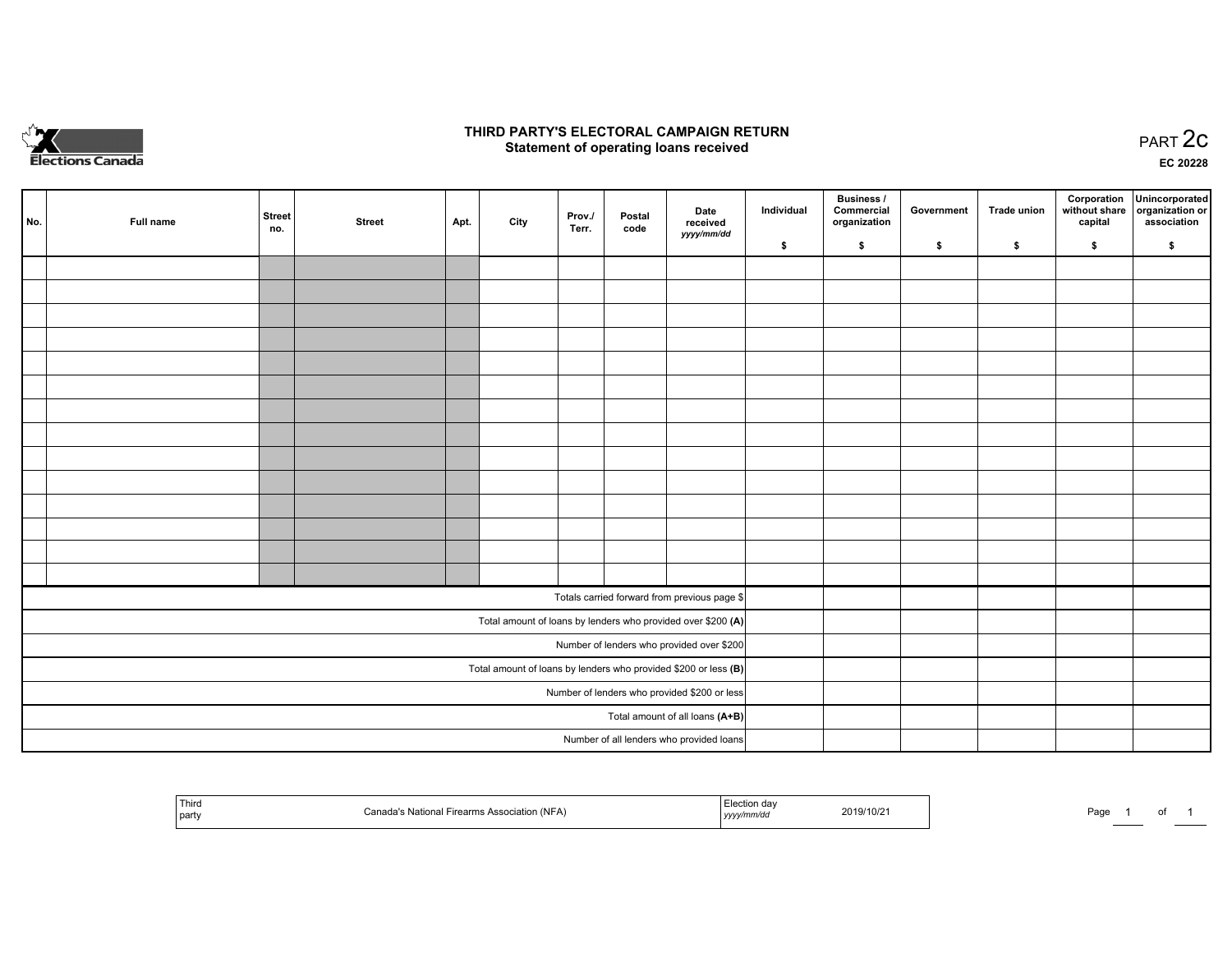

# **THIRD PARTY'S ELECTORAL CAMPAIGN RETURN S** ELECTORAL CAMPAIGN RETURN<br>Summary of inflows PART 2d

| No.   | Type of contributor / lender                 | <b>Monetary</b><br>contributions<br>(Part 2a) | Non-monetary<br>contributions<br>(Part 2b)<br>\$ | Loans<br>(Part 2c)<br>\$ | <b>Total</b><br>\$ | Number of<br>contributors and<br>lenders |
|-------|----------------------------------------------|-----------------------------------------------|--------------------------------------------------|--------------------------|--------------------|------------------------------------------|
|       |                                              | \$                                            |                                                  |                          |                    |                                          |
| 1.    | Individuals                                  |                                               |                                                  |                          |                    |                                          |
|       | 2. Businesses / Commercial organizations     |                                               |                                                  |                          |                    |                                          |
| 3.    | Governments                                  |                                               |                                                  |                          |                    |                                          |
| 4.    | Trade unions                                 |                                               |                                                  |                          |                    |                                          |
| 5.    | Corporations without share capital           |                                               |                                                  |                          |                    |                                          |
| 6.    | Unincorporated organizations or associations |                                               |                                                  |                          |                    |                                          |
| 7.    | Total (items 1 to 6)                         |                                               |                                                  |                          |                    |                                          |
| Total |                                              |                                               |                                                  |                          |                    |                                          |
| 8.    | Amount of third party's resources used       |                                               |                                                  |                          | 63,364.74          |                                          |
| 9.    | Grand total (items 7 and 8)                  |                                               |                                                  |                          | 63,364.74          |                                          |

| 2019/10/2<br>$\cdot$ (NFA.<br>National<br>√`anada'∘<br>. Association<br>irearms.<br>.<br>party<br>yyyy/mm/dd | ' Third | Election dav |
|--------------------------------------------------------------------------------------------------------------|---------|--------------|
|--------------------------------------------------------------------------------------------------------------|---------|--------------|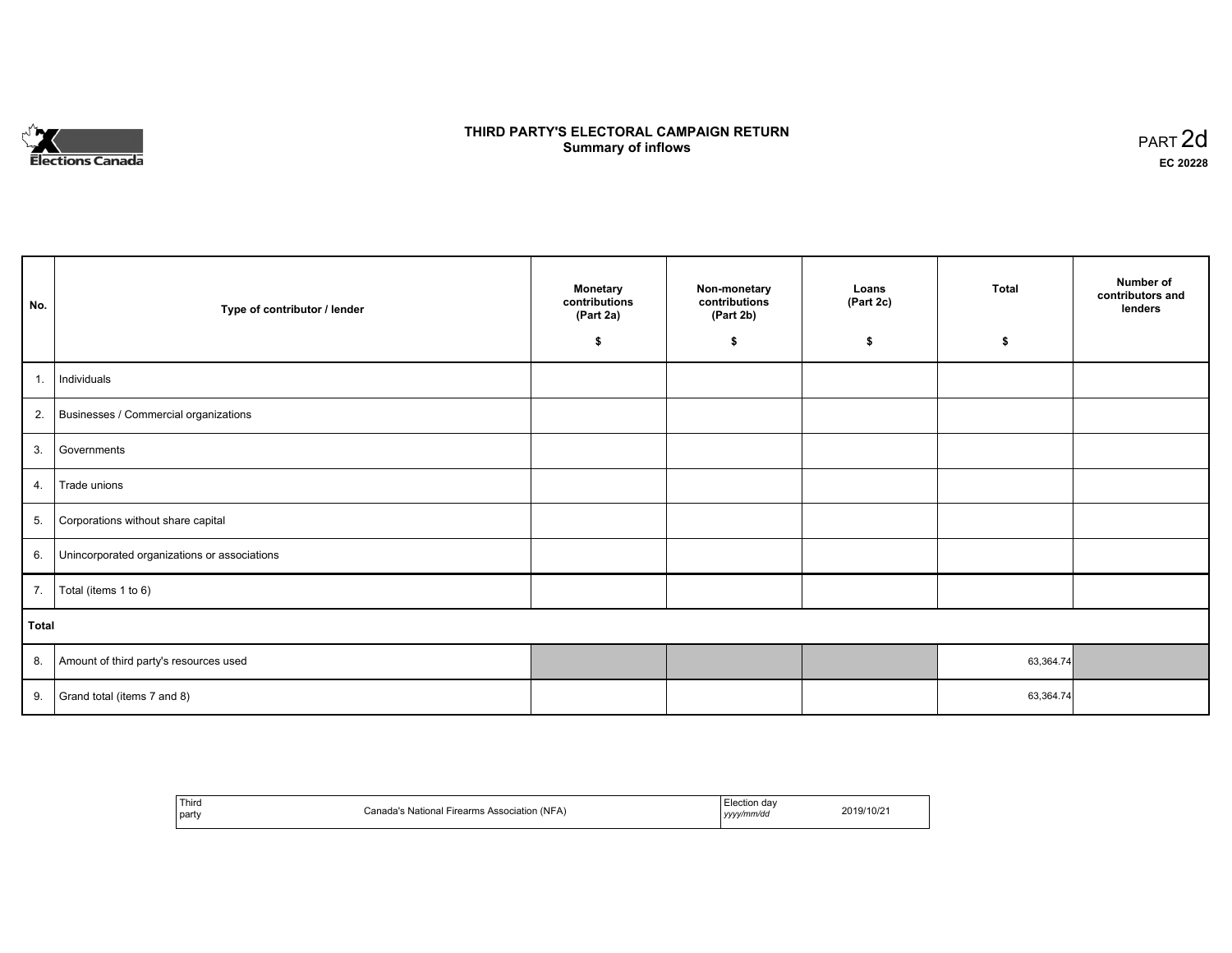

# **THIRD PARTY'S ELECTORAL CAMPAIGN RETURN Statement of expenses incurred for regulated activities that take place during the pre-election period**  *(Only applicable to a fixed-date general election)*

PART 3a **EC 20228**

For a list of expense types, expense categories and expense subcategories, refer to Annex II in the Instructions.

| No.      | Date<br>incurred<br>yyyy/mm/dd | ED Code<br>(if applicable) | Supplier | <b>Expense type</b> | Expense<br>category | Expense<br>subcategory | <b>Starting date</b><br>of activity,<br>advertisement<br>or survey<br><i>yyyy/mm/dd</i> | Ending date<br>of activity,<br>advertisement<br>or survey<br>yyyy/mm/dd | Place of activity or<br>advertisement        | Expense amount<br>\$ |
|----------|--------------------------------|----------------------------|----------|---------------------|---------------------|------------------------|-----------------------------------------------------------------------------------------|-------------------------------------------------------------------------|----------------------------------------------|----------------------|
|          |                                |                            |          |                     |                     |                        |                                                                                         |                                                                         |                                              |                      |
|          |                                |                            |          |                     |                     |                        |                                                                                         |                                                                         |                                              |                      |
|          |                                |                            |          |                     |                     |                        |                                                                                         |                                                                         |                                              |                      |
|          |                                |                            |          |                     |                     |                        |                                                                                         |                                                                         |                                              |                      |
|          |                                |                            |          |                     |                     |                        |                                                                                         |                                                                         |                                              |                      |
|          |                                |                            |          |                     |                     |                        |                                                                                         |                                                                         |                                              |                      |
|          |                                |                            |          |                     |                     |                        |                                                                                         |                                                                         |                                              |                      |
|          |                                |                            |          |                     |                     |                        |                                                                                         |                                                                         |                                              |                      |
|          |                                |                            |          |                     |                     |                        |                                                                                         |                                                                         |                                              |                      |
|          |                                |                            |          |                     |                     |                        |                                                                                         |                                                                         |                                              |                      |
|          |                                |                            |          |                     |                     |                        |                                                                                         |                                                                         |                                              |                      |
|          |                                |                            |          |                     |                     |                        |                                                                                         |                                                                         |                                              |                      |
|          |                                |                            |          |                     |                     |                        |                                                                                         |                                                                         |                                              |                      |
|          |                                |                            |          |                     |                     |                        |                                                                                         |                                                                         |                                              |                      |
|          |                                |                            |          |                     |                     |                        |                                                                                         |                                                                         |                                              |                      |
|          |                                |                            |          |                     |                     |                        |                                                                                         |                                                                         |                                              |                      |
|          |                                |                            |          |                     |                     |                        |                                                                                         |                                                                         |                                              |                      |
|          |                                |                            |          |                     |                     |                        |                                                                                         |                                                                         | Totals carried forward from previous page \$ |                      |
| Total \$ |                                |                            |          |                     |                     |                        |                                                                                         |                                                                         |                                              |                      |

| Third<br>  party | iation (NFA) | n da<br>2019/10/2<br>.,,,,,,,<br>the contract of the contract of the contract of the contract of the contract of<br>, <i>, , , ,</i> | Paα€<br>OT |
|------------------|--------------|--------------------------------------------------------------------------------------------------------------------------------------|------------|
|------------------|--------------|--------------------------------------------------------------------------------------------------------------------------------------|------------|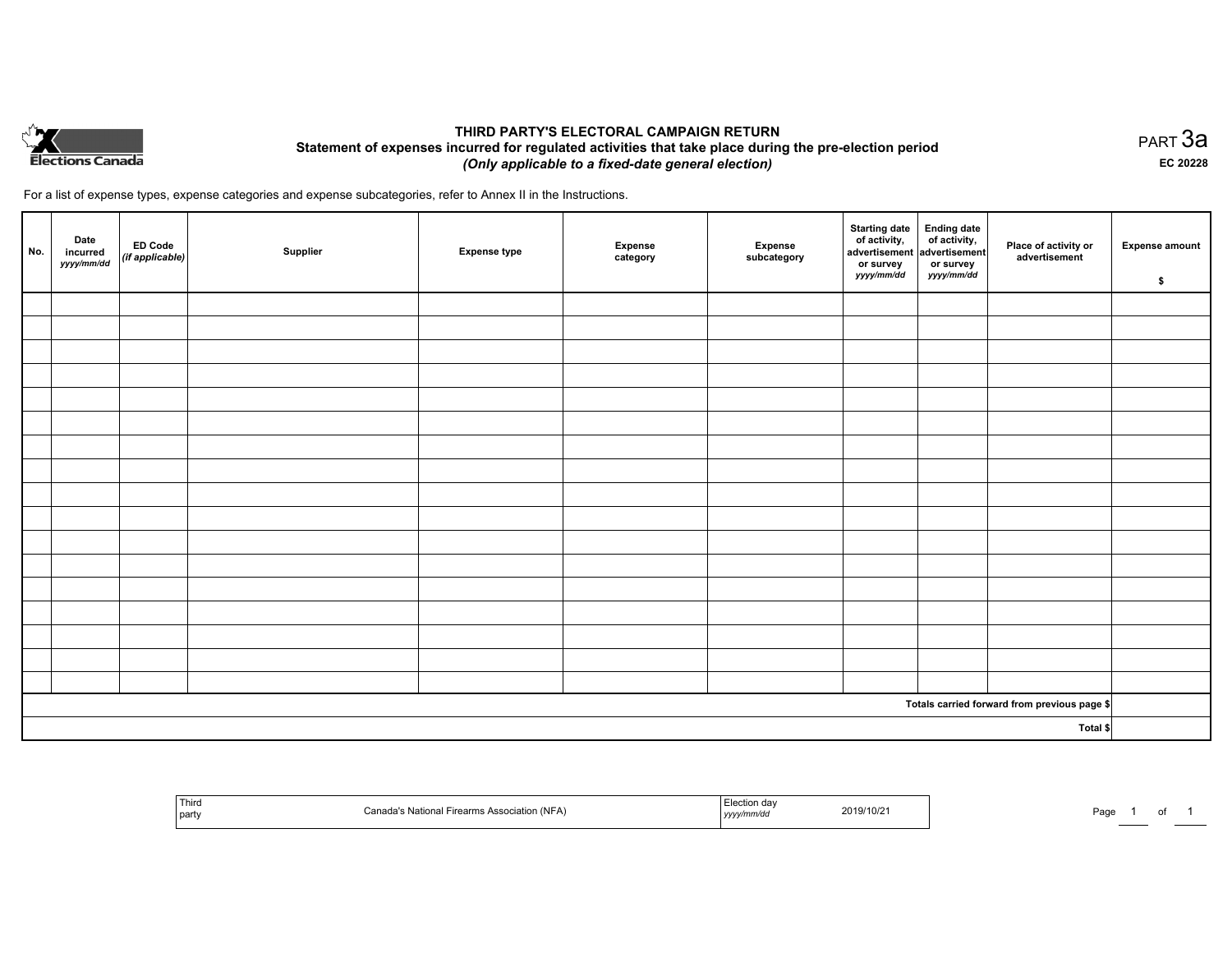

# **THIRD PARTY'S ELECTORAL CAMPAIGN RETURN Statement of expenses incurred for regulated activities that take place during the election period**<br>PART  $3b$

**EC 20228**

For a list of expense types, expense categories and expense subcategories, refer to Annex II in the Instructions.

| No.      | Date<br>incurred<br>yyyy/mm/dd | <b>ED Code</b><br>(if applicable) | Supplier                  | <b>Expense type</b>         | <b>Expense</b><br>category | Expense<br>subcategory  | <b>Starting date</b><br>of activity,<br>advertisement<br>or survey | <b>Ending date</b><br>of activity,<br>advertisement<br>or survey | Place of activity or<br>advertisement        | <b>Expense amount</b> |
|----------|--------------------------------|-----------------------------------|---------------------------|-----------------------------|----------------------------|-------------------------|--------------------------------------------------------------------|------------------------------------------------------------------|----------------------------------------------|-----------------------|
|          |                                |                                   |                           |                             |                            |                         | yyyy/mm/dd                                                         | yyyy/mm/dd                                                       |                                              | \$                    |
|          | 2019/10/05                     |                                   | Randy Roy                 | Election Advertising        | Advertising                | <b>Production Costs</b> | 2019/09/22                                                         | 2019/10/05                                                       |                                              | 4,230.85              |
|          | 2019/10/03                     |                                   | Charles Cote              | <b>Election Advertising</b> | Advertising                | <b>Production Costs</b> | 2019/10/03                                                         | 2019/10/03                                                       |                                              | 157.30                |
|          | 2019/10/17                     |                                   | Postmedia - Joseph Caputo | Election Advertising        | Advertising                | Other - Digital Ads     | 2019/10/17                                                         | 2019/10/20                                                       | ON, BC, AB, SK                               | 52,500.00             |
|          | 2019/10/05                     |                                   | Randy Roy                 | Election Advertising        | Advertising                | Production Costs        | 2019/09/22                                                         | 2019/10/05                                                       |                                              | 6,476.59              |
|          |                                |                                   |                           |                             |                            |                         |                                                                    |                                                                  |                                              |                       |
|          |                                |                                   |                           |                             |                            |                         |                                                                    |                                                                  |                                              |                       |
|          |                                |                                   |                           |                             |                            |                         |                                                                    |                                                                  |                                              |                       |
|          |                                |                                   |                           |                             |                            |                         |                                                                    |                                                                  |                                              |                       |
|          |                                |                                   |                           |                             |                            |                         |                                                                    |                                                                  |                                              |                       |
|          |                                |                                   |                           |                             |                            |                         |                                                                    |                                                                  |                                              |                       |
|          |                                |                                   |                           |                             |                            |                         |                                                                    |                                                                  |                                              |                       |
|          |                                |                                   |                           |                             |                            |                         |                                                                    |                                                                  |                                              |                       |
|          |                                |                                   |                           |                             |                            |                         |                                                                    |                                                                  |                                              |                       |
|          |                                |                                   |                           |                             |                            |                         |                                                                    |                                                                  |                                              |                       |
|          |                                |                                   |                           |                             |                            |                         |                                                                    |                                                                  |                                              |                       |
|          |                                |                                   |                           |                             |                            |                         |                                                                    |                                                                  |                                              |                       |
|          |                                |                                   |                           |                             |                            |                         |                                                                    |                                                                  |                                              |                       |
|          |                                |                                   |                           |                             |                            |                         |                                                                    |                                                                  | Totals carried forward from previous page \$ |                       |
| Total \$ |                                |                                   |                           |                             |                            |                         | 63,364.74                                                          |                                                                  |                                              |                       |

| Thir<br>,,,,,u<br>part | $\sim$<br>`n n<br>$INF\Delta$ | dav<br>2019/10/2<br>,,,,,<br>$\sim$ $\sim$<br>. | Page<br>. |
|------------------------|-------------------------------|-------------------------------------------------|-----------|
|------------------------|-------------------------------|-------------------------------------------------|-----------|